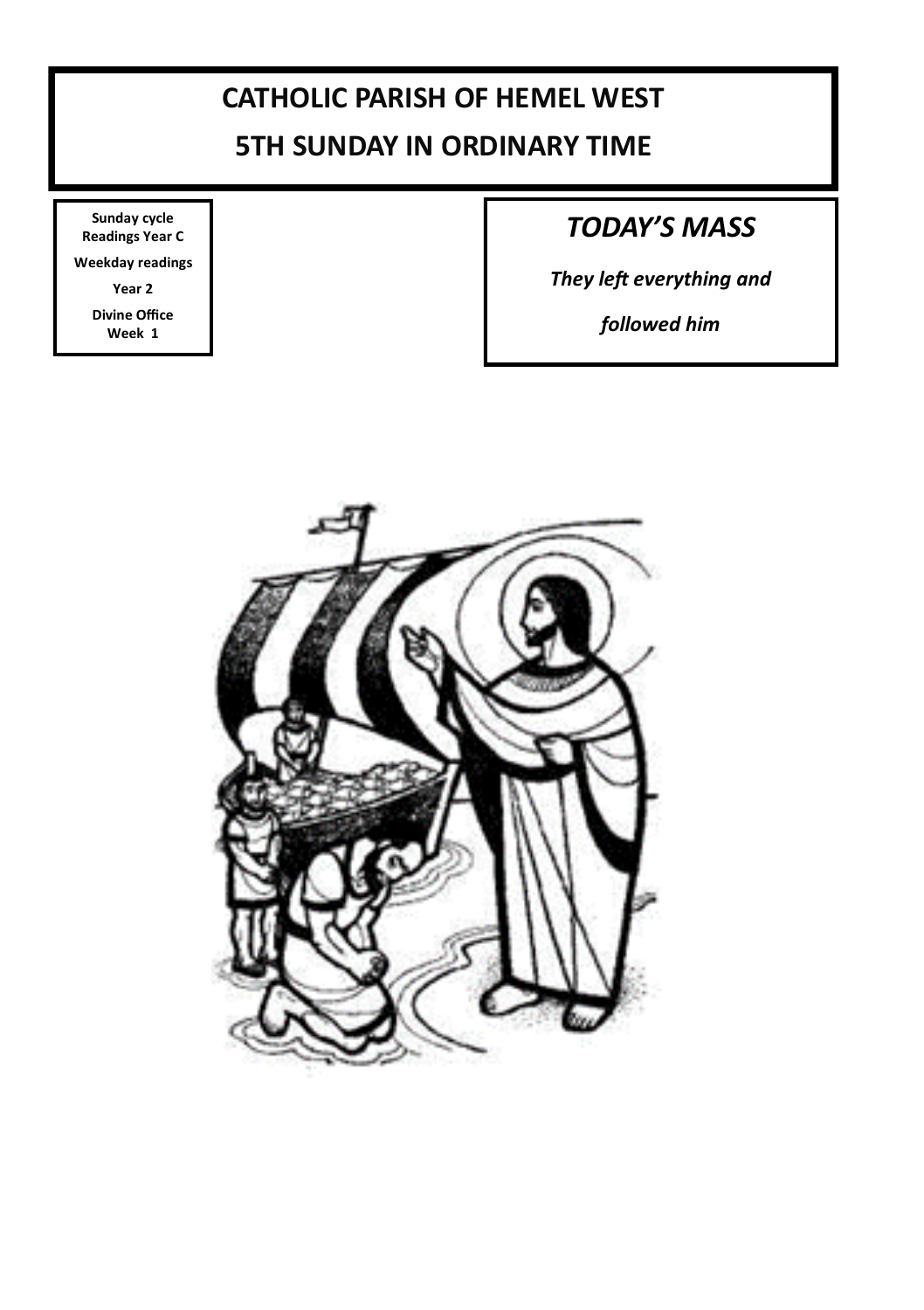# **PARISH NEWS**

**Welcome to the parish of Hemel West. If you are new to the parish, please make yourself known to Fr Brian, by contacting him on 01442 391 759.**

**WEARING OF FACE COVERINGS IN CHURCH:** The wearing of face coverings in church has now ceased to be a **legal** requirement. The wearing of a face covering is therefore completely discretionary. However, given that the virus has not gone away, you may consider it prudent, as an act of charity and in the interests of the Common Good, to still wear a face covering when in church, as invariably you will come into contact with some people you do not normally meet. Our usual virus mitigation measures will continue i.e. increased ventilation of the church and scheduled cleaning by contract cleaners.

**PRIVATE PRAYER**: Ss Mary & Joseph's church will be open for private prayer after Mass, excepting Thursday, until about 4pm each day. On Saturday the church will open at 11am. There may be times, for operational reasons, when the church will not be open. It may not always be possible to notify such situations in advance; additional and discreet security measures will be in place to deter anyone who may wish to steal from our church or vandalise the interior. Why not pop in and say a prayer? Let your friends know as well, if they are looking for a place and a moment of peace and spiritual refreshment. Parents may like to pop in and say a prayer in front of the Blessed Sacrament with their children at the end of the school day. If you have any concerns about the church at the time of your visit, please do contact Fr Brian on 01442 391 759.

**MISSIO (APF Red Box scheme):** Now the pandemic is easing, we will be collecting the red boxes again. Please place them in the marked box at the back of church, or take one of the envelopes home with you to complete and return with your money. If you are unable to get to church please contact Janice Varney on 07847 167969 and she will arrange for your box to be collected. The World

Mission collection on Sunday 24 October 2021, raised £1,565.50. Thank you for your generosity. **CADFOD:** 2022 is CAFOD'S 60th Anniversary, and you might like to know its origins. In 1962 the Bishops Conference of England and Wales registered CAfOD as an official Charity. This came about when an incredible group of Catholic women successfully fundraised to help mothers and babies in Dominica, the first ever Family Fast Day. Find out more at cafod.org.uk.

**CONTACT THE PARISH OFFICE**: Please could R Gungadoo and M Whittaker contact Shirley in the parish office.

**ST ALBERT THE GREAT SCHOOL**: St Albert's welcomes you to attend a school tour on either Tuesday 22 February, at 2pm or Friday 4 March, at 9.15am. Please see the school website or call the school office on 01442264835 for more information.

| WEEK:       |                   |             |  | GOSPEL READINGS FOR THE FORTHCOMING |
|-------------|-------------------|-------------|--|-------------------------------------|
| Mon:        | Mark              | 6:53-56     |  |                                     |
|             | Tues: Mark 7:1-13 |             |  |                                     |
| Wed: Mark   |                   | 7:14-23     |  |                                     |
| Thurs: Mark |                   | 7:24-30     |  |                                     |
| Fri: I      | Mark              | $7:31-37$   |  |                                     |
| Sat:        | Mark              | $8:1 - 10$  |  |                                     |
| Sunday Luke |                   | 6:17, 20-26 |  |                                     |

#### **PARISH FINANCES**

**PLANNED GIVING:** Thank you to all those who have made the switch to donating by Standing Order. For those who wish to donate in this way, the details are:

*Account Name: WRCDT Hemel West Sort Code: 40-05-20 Account No.: 31095048*

**The offertory collection Income figures are published on a monthly basis once the bank reconciliation is completed.**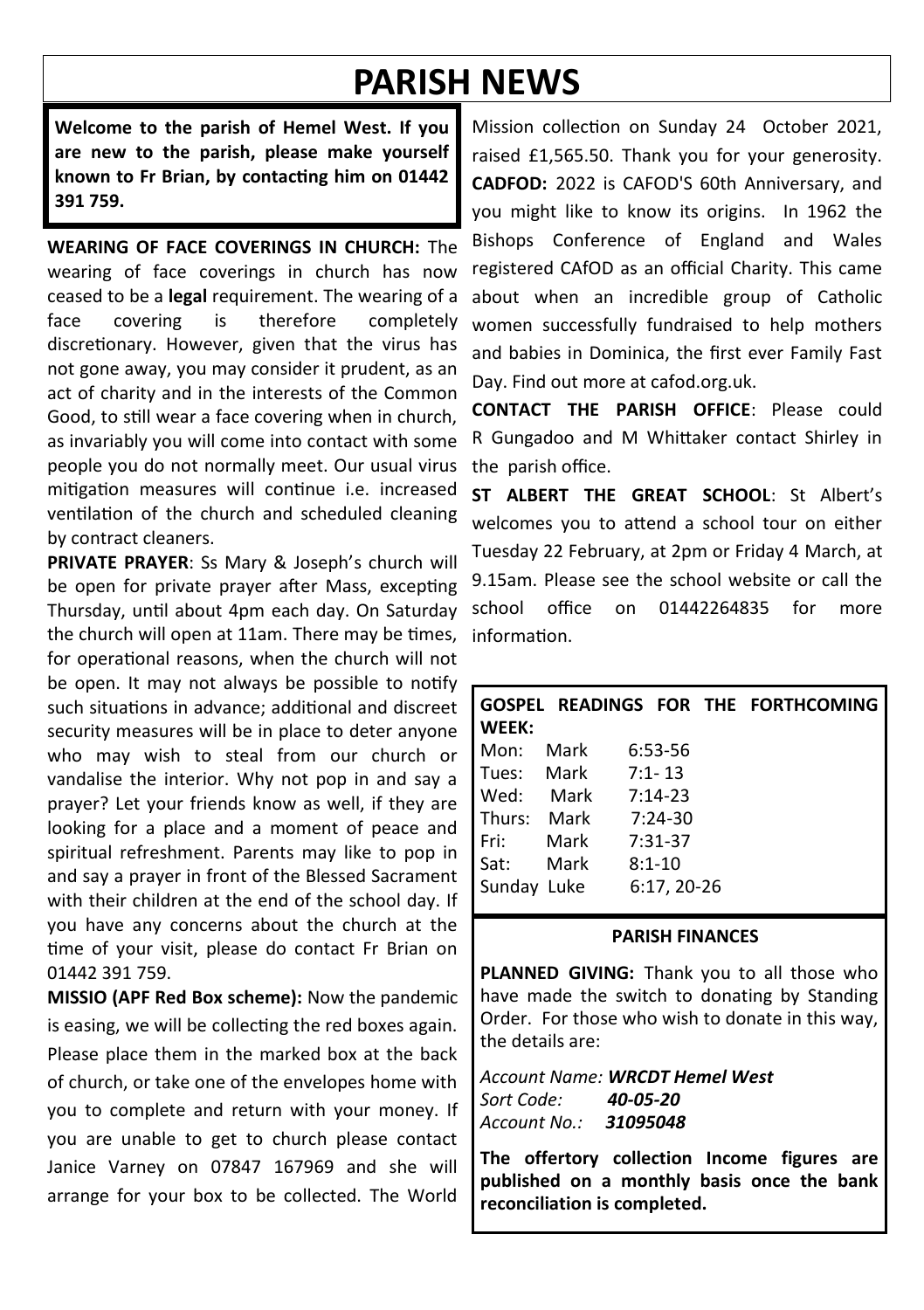**CHURCHES TOGETHER HEMEL**: They are holding an open forum on Tuesday 22 February at St Barnabas Church, 7pm gather for 7.30pm start. The Guest Speaker is Maggie Dodd from The Anna Chaplaincy for Older People, Offering spiritual care in later life. All welcome.

**BAPTISM PREPARATION CLASS:** If you are a new parent, congratulations! You should now be thinking about having your child baptised. You will need to prepare for this important sacramental event, for when your child becomes a member of God's family. Full details can be found at the link

https://parish.rcdow.org.uk/

hemelhempsteadwest/sacramental-prep/baptism -preparation/ or go to the parish website.

**BAPTISMAL CERTIFICATES**: If your child has recently been baptised and you need a baptismal certificate, please send the full name of the child, parents, godparents and full address to shirleybailey@rcdow.org.uk and she will arrange a certificate for you.

**PARISH NEWSLETTER:** There is now a substantially reduced number of newsletters printed for every Sunday. Wasting paper, ink and toner doesn't make economic or environmental sense. Do go to the parish website to sign up for the parish e-alerts, so that you can get notified when the newsletter is published and of other topical news items. Please **do not** take a printed copy of the newsletter, but leave them for parishioners who do not use the internet. **NEWSLETTER ITEMS:** When submitting an item for the newsletter, please send the details and information as you would like to see it published in the newsletter. Please keep your item to no more than 60 words. Please email Shirley by Wednesday 12 Noon and she will be do her best to accommodate it.

**HOUSEBOUND OR SICK?** If you or any member of the parish are sick, or housebound and unable to get to Mass, do please let Fr Brian know.

**E-ALERT**: Please sign up for the parish e-alerts and keep up with all the parish news. You can do this by going to the parish website.

**Office Hours and Telephone cover for Hemel West. Email: shirleybailey@rcdow.org.uk Phone: 01442 391 759 option 2**

| Telephone cover | <b>Hemel West Office</b> |  |  |
|-----------------|--------------------------|--|--|
|                 |                          |  |  |
| for West        | Hours                    |  |  |
| Monday          | Monday                   |  |  |
| 12 noon-6pm     | 3pm-6pm                  |  |  |
|                 |                          |  |  |
| Tuesdav         | Tuesday                  |  |  |
| 9.30am-3.30pm   | Closed                   |  |  |
|                 |                          |  |  |
| Wednesday       | Wednesday                |  |  |
| 9.30am-3.30pm   | 9.30am-3.30pm            |  |  |
|                 |                          |  |  |
| Thursday        | Thursday                 |  |  |
| 9.30am-3.30pm   | 9.30am-12.30pm           |  |  |
|                 |                          |  |  |
| Friday          | Friday                   |  |  |
| 9.30am-3.30pm   | 9.30am-12.30pm           |  |  |
|                 |                          |  |  |
|                 |                          |  |  |

#### **Prayer**

Dear God, Lord of all creation, lover of life and of everything, please help us to love in our very small way what You love infinitely and everywhere.

We thank You that we can offer just this one prayer and that will be more than enough, because in reality everything and everyone is connected, and nothing stands alone. To pray for one part is really to pray for the whole, and so we do. Help us each day to stand for love, for healing, for the good, for the diverse unity of the Body of Christ and all creation, because we know this is what You desire: as Jesus prayed, that all may be one. We offer our prayer together with all the holy names of God, we offer our prayer together with Christ, our Lord.

Amen (Fr Richard Rohr)